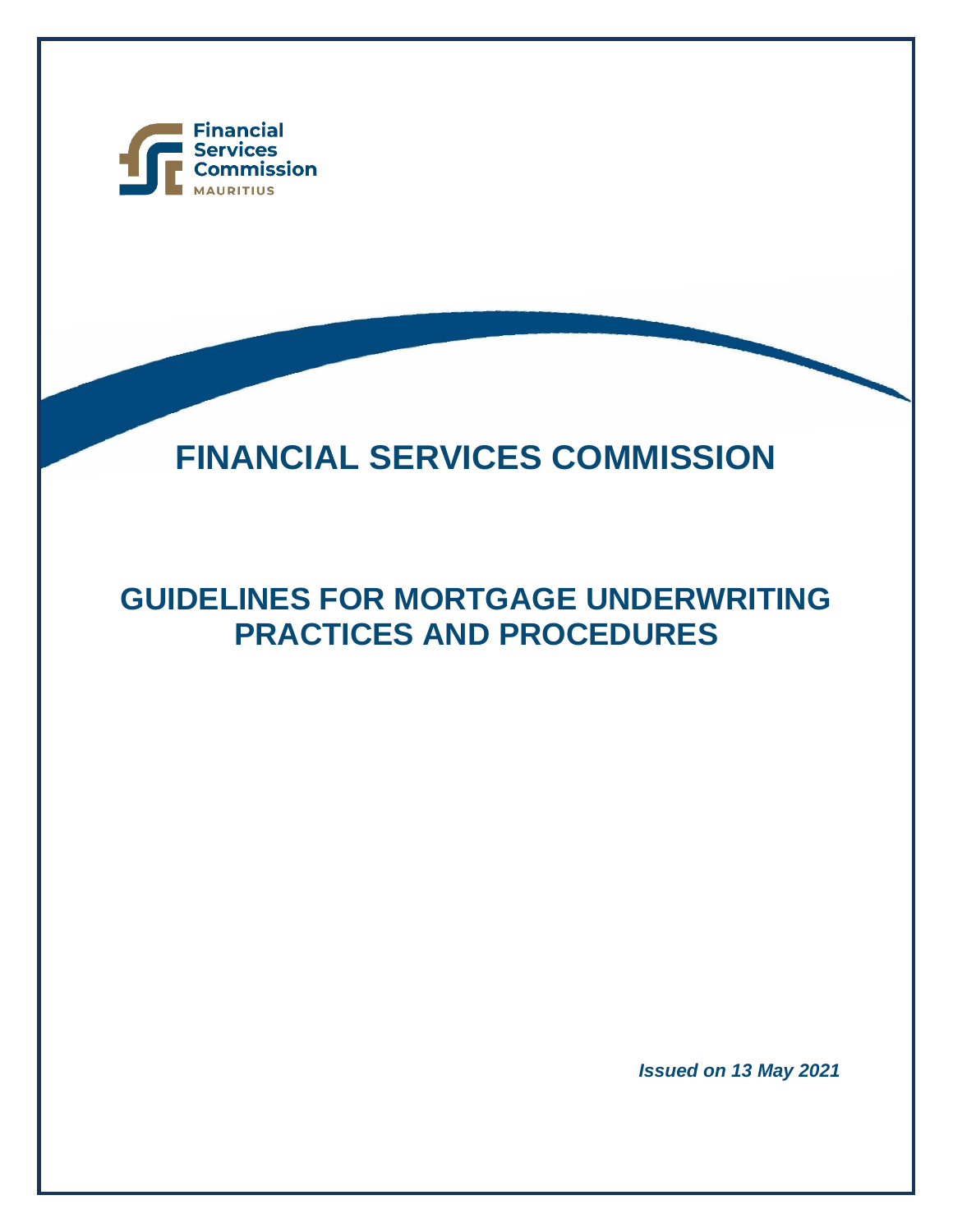## **Table of Contents**

| 1 |     |                                                                           |  |  |
|---|-----|---------------------------------------------------------------------------|--|--|
| 2 |     |                                                                           |  |  |
| 3 |     |                                                                           |  |  |
|   |     |                                                                           |  |  |
|   | 3.1 |                                                                           |  |  |
|   | 3.2 |                                                                           |  |  |
|   | 3.3 |                                                                           |  |  |
|   |     |                                                                           |  |  |
|   | 3.4 |                                                                           |  |  |
|   | 3.5 |                                                                           |  |  |
|   | 3.6 |                                                                           |  |  |
|   | 3.7 | Anti-Money Laundering/Combating the Financing of Terrorism ("AML/CFT") 11 |  |  |
|   | 3.8 |                                                                           |  |  |
|   |     |                                                                           |  |  |
|   | 3.9 |                                                                           |  |  |
|   |     |                                                                           |  |  |
|   |     |                                                                           |  |  |
|   |     |                                                                           |  |  |
|   |     |                                                                           |  |  |
|   |     |                                                                           |  |  |
|   |     |                                                                           |  |  |
|   |     |                                                                           |  |  |
|   |     |                                                                           |  |  |
|   |     |                                                                           |  |  |
|   |     |                                                                           |  |  |
|   |     |                                                                           |  |  |
|   |     |                                                                           |  |  |
|   |     |                                                                           |  |  |
|   |     |                                                                           |  |  |
|   |     |                                                                           |  |  |
|   |     |                                                                           |  |  |
|   |     |                                                                           |  |  |
|   |     | 3.25 Purchase of Mortgage Assets Originated by a Third Party  16          |  |  |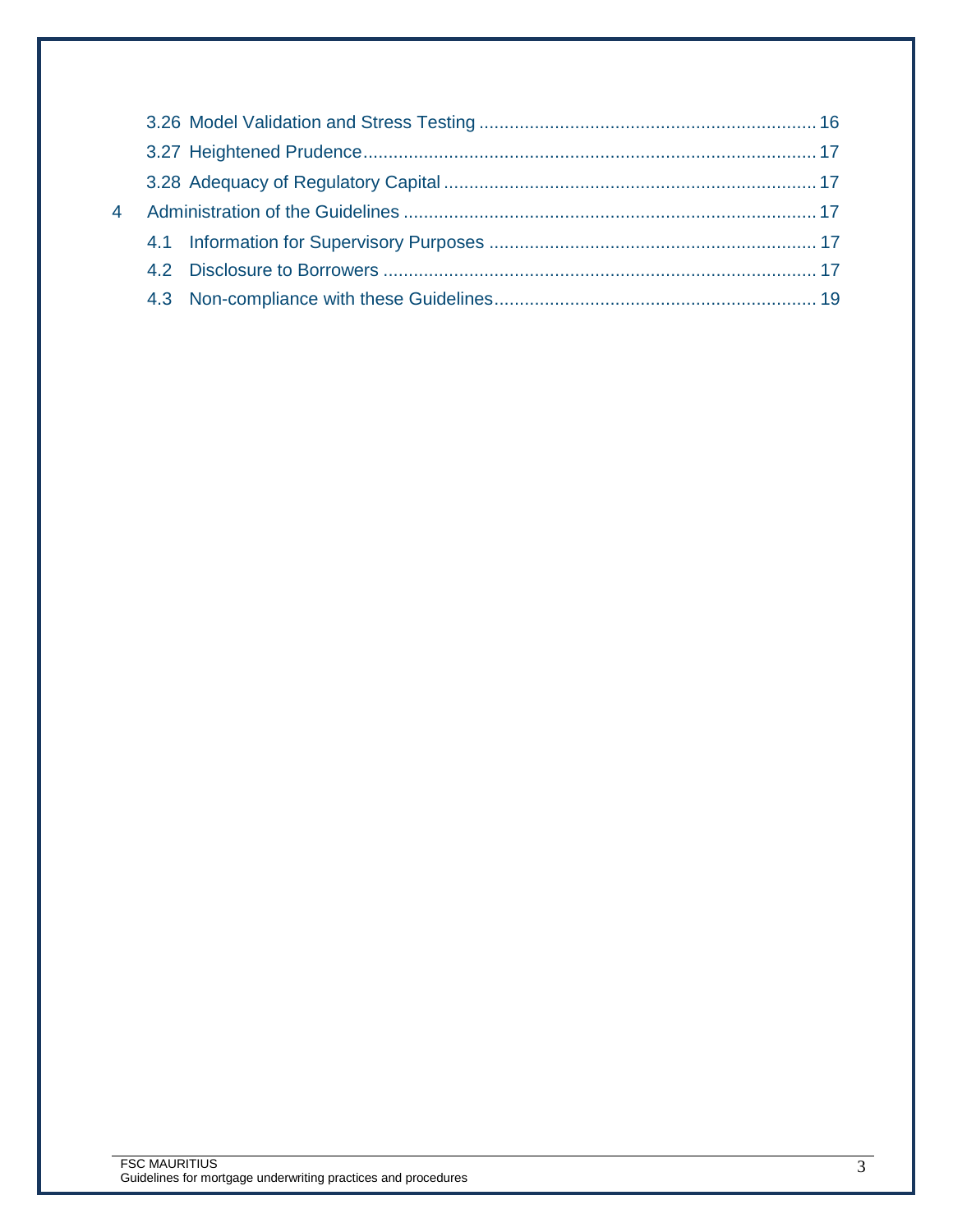#### <span id="page-3-0"></span>**1 Purpose and Scope of these Guidelines**

- 1.1 These Guidelines for Mortgage Underwriting Practices and Procedures (the "Guidelines") set out the expectations of the Financial Services Commission (the "Commission") for prudent mortgage underwriting, and are applicable to all insurers that are engaged in mortgage underwriting and/or the acquisition of mortgage loan assets. These Guidelines complement the relevant provisions of the Insurance Act, as well as, any Regulations and Rules made by the FSC thereunder or any other relevant Acts as defined in the Financial Services Act.
- 1.2 These Guidelines articulate five fundamental principles for sound mortgage underwriting:
- 1.3 The first principle relates to insurers' governance and the elaboration of overarching business objectives, strategies and the development of oversight mechanisms in respect of mortgage underwriting and/or the acquisition of mortgage loan assets.
- 1.4 The next three principles focus on the mortgage credit decision and the underwriting process, specifically the assessment of:
	- (a) The borrower's identity, background and willingness to service its debt obligations on a timely basis (Principle 2);
	- (b) The borrower's capacity to service its debt obligations on a timely basis (Principle 3); and
	- (c) The underlying property value/collateral and management process (Principle 4).
- 1.5 These above-mentioned three principles should be evaluated by lenders through a holistic and risk-based approach unless otherwise specified in these Guidelines. The borrower's willingness and capacity to service its debt obligations on a timely basis should be established and should be an important element of a lender's mortgage decision. Undue reliance on collateral can pose challenges as the process to obtain title to the underlying mortgaged property can be costly to the lender.
- 1.6 The fifth principle addresses the need for mortgage underwriting and purchasing to be supported by effective credit and counterparty risk management including, where appropriate, mortgage insurance or reinsurance. The final section of these Guidelines summarises disclosure and supervisory requirements.
- 1.7 Insurers are expected to demonstrate compliance with these Guidelines to the Commission and they should expect verification from the Commission that their mortgage operations are well supported by prudent underwriting practices, and that they have sound risk management and internal controls that are commensurate with these operations.
- 1.8 These Guidelines are issued under section 7(1) (a) of the Financial Services Act and section 130(2) of the Insurance Act.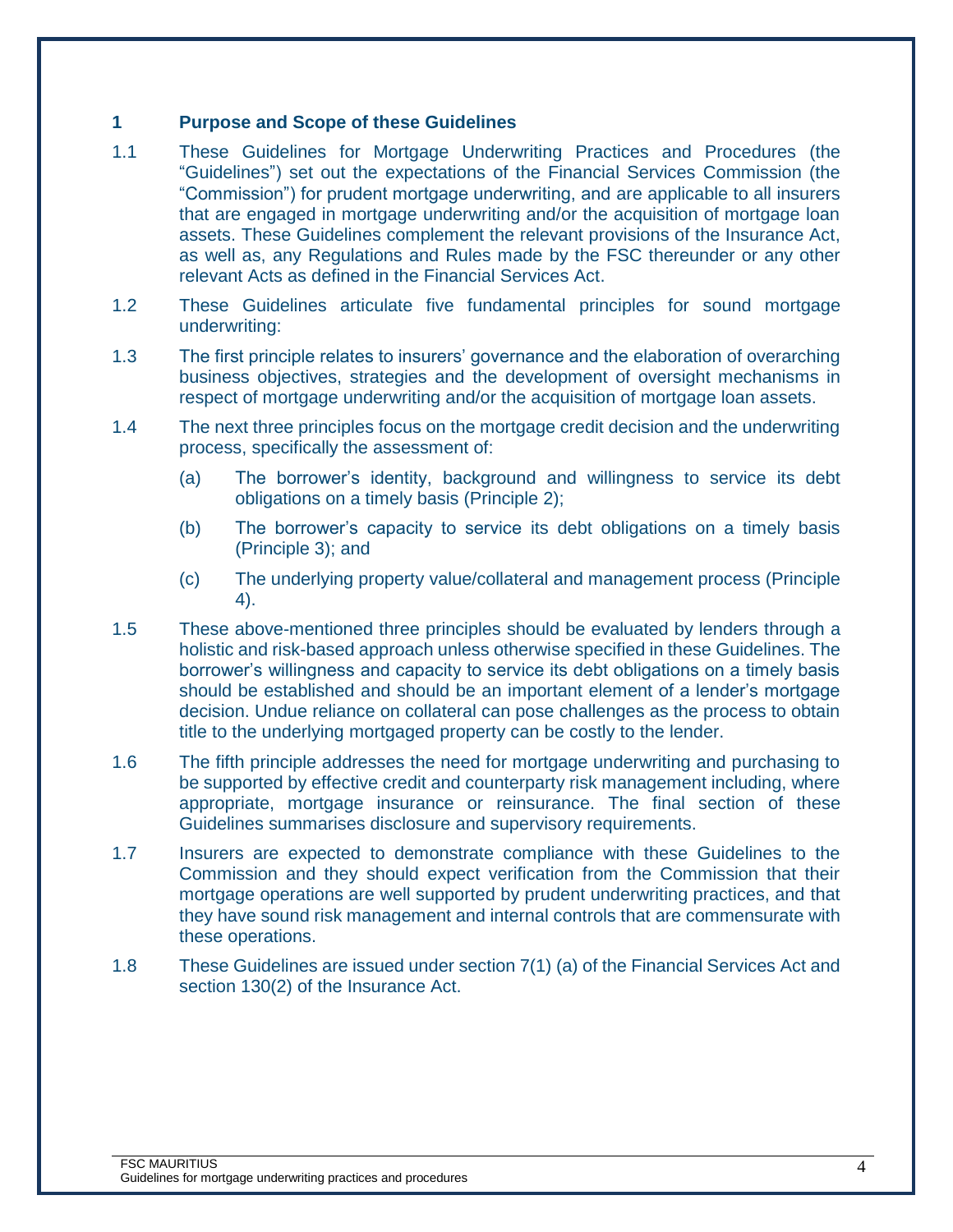## <span id="page-4-0"></span>**2 Interpretation**

- 2.1 In these Guidelines,
	- (a) "Commission" has the same meaning as in the Financial Services Act;
	- (b) "Conservator" has the same meaning as in the Transcription and Mortgage Act;
	- (c) "Controller" has the same meaning as in the Financial Services Act;
	- (d) "Credit risk" means the risk of credit loss that results from the failure of a borrower to honour the borrower's credit obligation to the insurer;
	- (e) "Corporation" has the same meaning as in the Financial Services Act;
	- (f) "Registration of Deeds and Documents System" has the same meaning as in the Registration Duty Act;
	- (g) "Insurer" has the same meaning as in the Insurance Act;
	- (h) "Prudent" in respect of an insurer means the exercise of careful and practical judgment that would be exercised by a knowledgeable person in the financial services industry, having regard to:
		- (i) the objectives of the financial institution;
		- (ii) all risks to which the financial institution is exposed, including credit risk; and
		- (iii) the amount and nature of the financial institution's capital;
	- (i) "MCIB" means the Mauritius Credit Information Bureau established under the Bank of Mauritius Act;
	- (j) "Mortgage":
		- (i) is equivalent to "hypothèque" as established under the Code Napoléon; and
		- (ii) includes any loan or syndicated loan that is secured by residential and/or commercial property for the purpose of acquisition or refinancing of land and/or construction of building;
	- (k) "Property" includes land and/or building;
	- (l) "Registrar of Companies" means the Registrar of Companies appointed under the Companies Act;
	- (m) "DTI (debt-to-income) ratio" is the percentage of a borrower's monthly gross income that goes towards paying his monthly total debt obligations.
	- (n) "Lending institution" has the same meaning as in the Borrower Protection Act.

#### **Effective date**

These Guidelines shall come into effect as from 01 July 2021.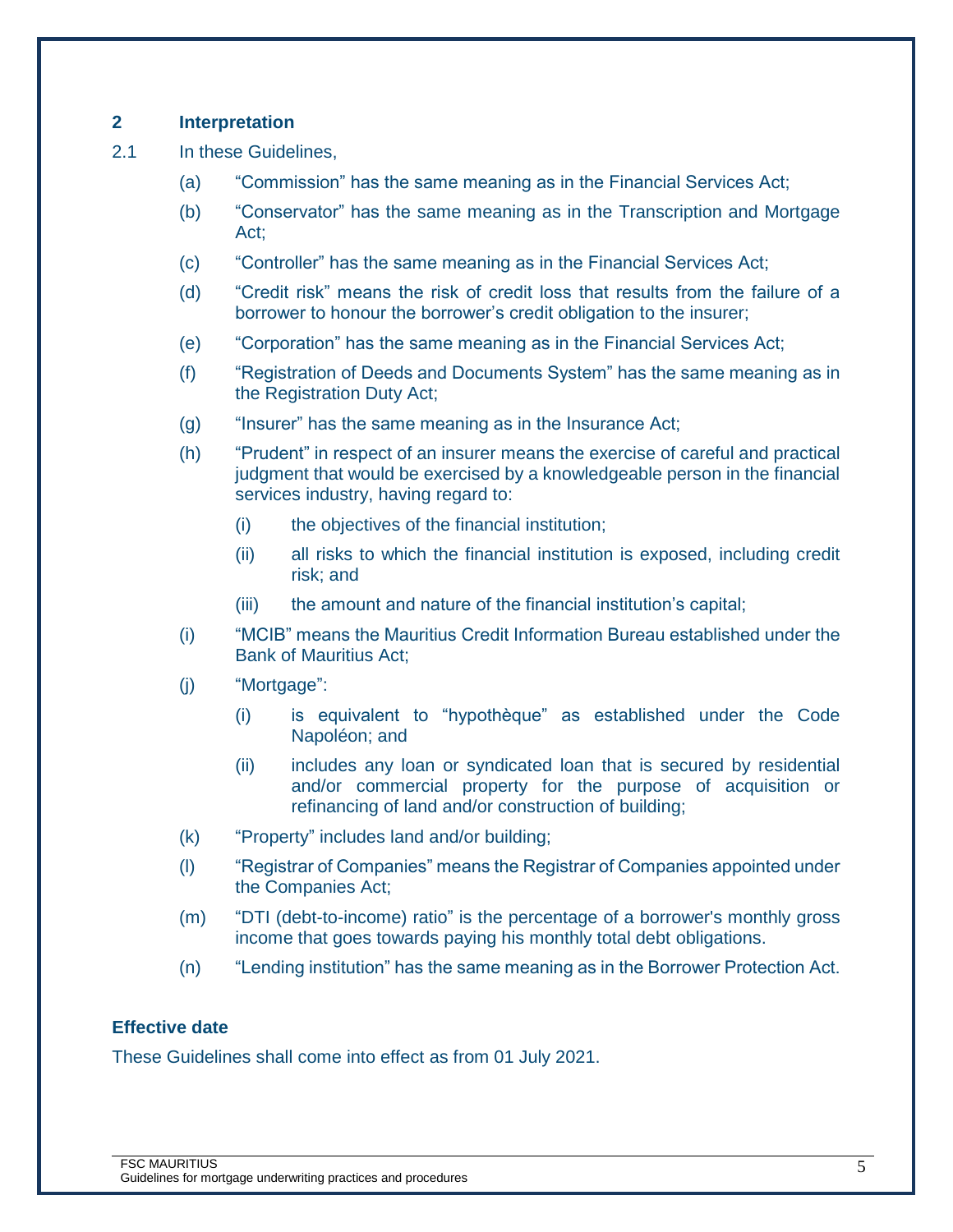## <span id="page-5-0"></span>**3 Principles**

#### <span id="page-5-1"></span>**Principle 1**

Insurers that are engaged in mortgage underwriting and/or the acquisition of mortgage loan assets should have a comprehensive Mortgage Underwriting Policy ("MUP") approved by the Board of Directors (the "Board"). Mortgage practices and procedures of insurers should comply with their established MUP.

#### <span id="page-5-2"></span>**3.1 Mortgage Underwriting Policy**

- 3.1.1 The MUP shall provide:
	- (a) the risk appetite statement and risk tolerance level for mortgage activities as per the Insurance (Risk Management) Rules 2016;
	- (b) the level of risk that the insurer is willing to accept together with corresponding limits;
	- (c) the maximum DTI ratio to set prudent measures for debt serviceability and calculate each borrower's debt serviceability ratios for the purposes of assessing affordability;
	- (d) the maximum amortization period for mortgages underwritten; and
	- (e) the maximum Loan-to-Value ("LTV") Ratio.

3.1.2 The MUP shall reflect the size, nature and complexity of an insurer's mortgage business and should give due consideration to factors and metrics such as:

- (a) insurer's business strategy;
- (b) risk management practices and processes with respect to mortgage loans and loan assets, including limits on relevant segments or parameters (for e.g. lending, acquisition, product, borrower/property characteristics, and geographic concentration) at the portfolio level;
- (c) acceptable underwriting and acquisition standards, criteria and limits (for e.g. credit scores, loan-to-value ratios, debt service coverage, amortization periods) for all mortgage products and loan types (for e.g. conforming and non-conforming) at the individual mortgage loan level;
- (d) appropriate MUP to distinguish between residential and commercial mortgages depending on portfolio mix, size, and complexity;
- (e) identification and escalation processes for mortgage underwriting and/or acquisition exceptions, if any, including a process for approval and exception reporting;
- (f) limits on any exceptions to mortgages underwritten and/or acquired;
- (g) the roles and responsibilities for those positions charged with overseeing and implementing the MUP; and
- (h) levels of authority to approve mortgages.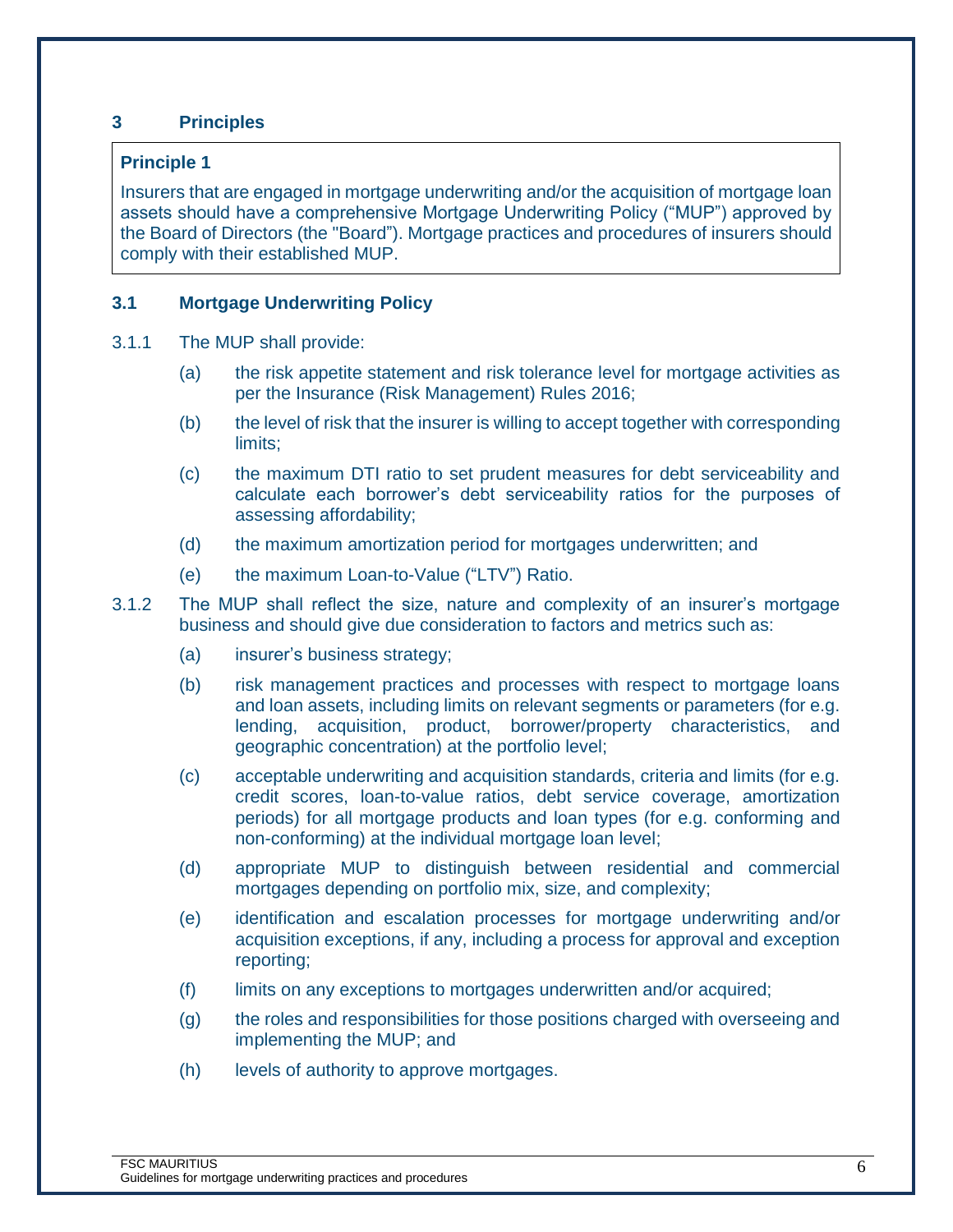#### <span id="page-6-0"></span>**3.2 Internal Controls, Monitoring and Reporting**

- 3.2.1 The Board shall:
	- (a) select and appoint a qualified and competent management, herein referred to as Senior Management, to administer the MUP and coordinate all responsibilities with any sub-committee as set up under section 38 of the Insurance Act, if applicable;
	- (b) revisit the MUP on at least an annual basis to ensure that there is strong alignment between risk appetite statement and actual mortgage underwriting, acquisition, and risk management policies and practices;
	- (c) clearly specify and document delegation of mortgage approval authority to management personnel and committees taking into consideration the type, size of mortgage, the types of risks to be assessed, and the experience and competence of individuals;
	- (d) provide high-level guidance to, and have oversight of, Senior Management with respect to matters relating to mortgage underwriting and portfolio management;
	- (e) review all significant delinquent mortgage loans and management action taken for the recovery of these loans;
	- (f) approve any major departures from established policies and procedures;
	- (g) review mortgage loans granted to or guaranteed by related party, and review the insurer's policy related to such mortgages;
	- (h) ensure that an insurer's remuneration policy is in line with the MUP and does not reward imprudent activities of management;
	- (i) ensure that staff who are engaged in the mortgage line of business comply with every requirement imposed on them through these Guidelines;
	- (j) ensure that the auditor, appointed under section 40 of the Insurance Act, reviews and reports to the Board on compliance with these Guidelines at least once a year;
	- (k) set up adequate processes in place to independently and objectively:
		- (i) identify, assess and analyse the key risks;
		- (ii) monitor risk exposures against the approved risk appetite statement and risk tolerance level as per the Insurance (Risk Management) Rules 2016 taking into account the capital base of the insurer, a prudential assessment of the insurer's ability to absorb losses, the financial health of their existing mortgage portfolio, the diversification of the portfolio, and the insurer's business plan; and
		- (iii) establish and utilise effectively a system to monitor and control the nature, composition, and quality of the mortgage portfolio and to ensure that the portfolio is conservatively valued.
	- (l) implement a Mortgage Management Information System ("MMIS") which: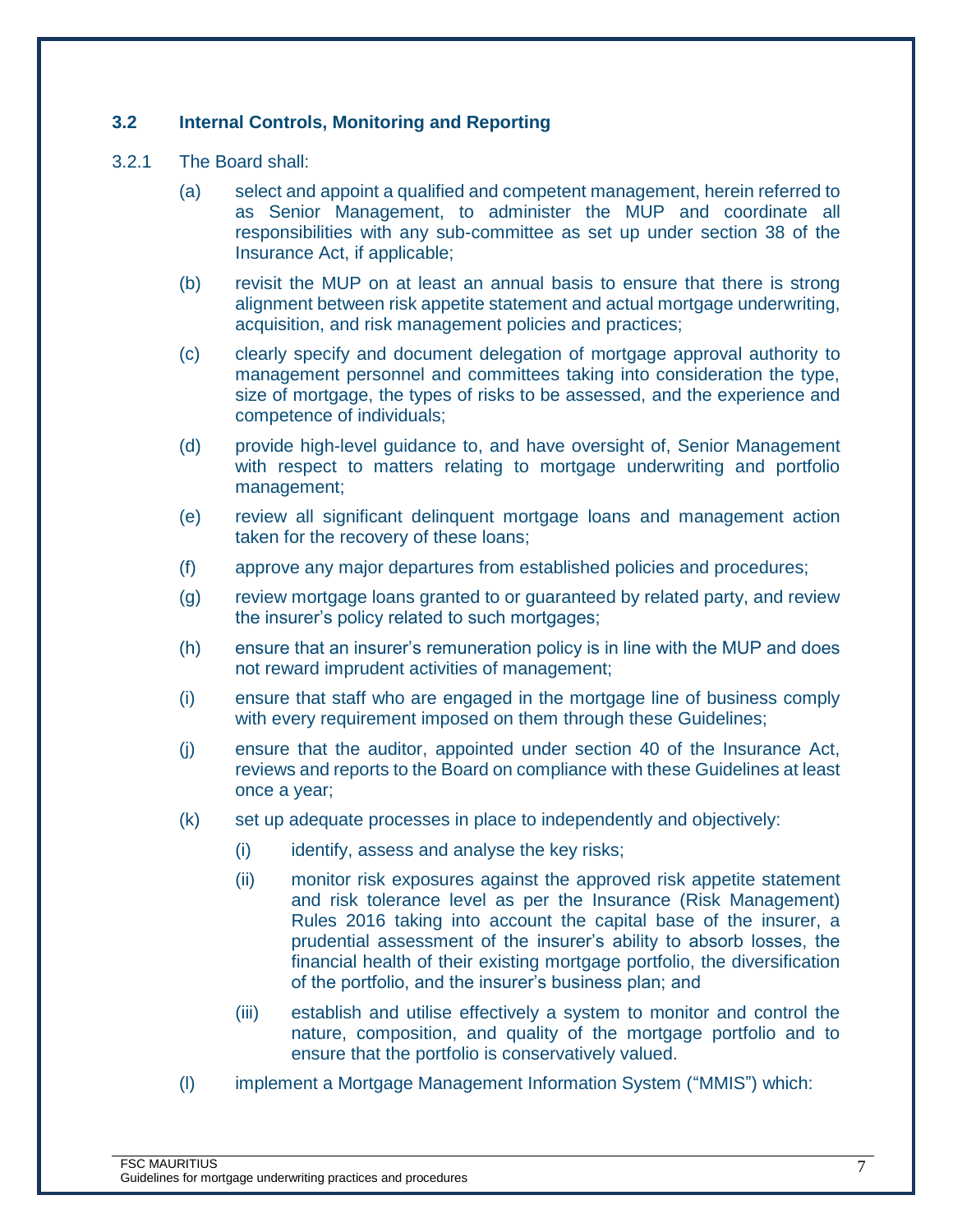- (i) tracks the evolving circumstances of a mortgage, repayments regularity, borrower's financial condition, continuing value of the security and other attributes of the mortgage; and
- (ii) tracks mortgage by portfolio characteristics including single and associated groups of borrowers, types of mortgage facilities, industry sectors and geographical regions.
- (m) install adequate internal controls covering the entire mortgage spectrum including segregation of activities between the persons responsible for analysis, authorisation and execution of mortgage transactions and those responsible for their monitoring; and in the case of impairment, their followups, and the establishment of an appropriate internal rating system for individual mortgages;
- (n) implement an appropriate management reporting system covering the content, format and frequency of information to the Board concerning the insurer's credit risk position to permit sound and prudent analysis and control of existing and potential credit risk exposures;
- (o) prepare an exception report which *inter alia* includes the identification of patterns, trends or systemic issues within the mortgage portfolio that may impair loan quality or risk mitigation factors; and
- (p) establish an effective internal audit function to review and assess the risk management activities which will provide assurance to the Board that mortgage activities are in compliance with the MUP, the insurer's established policies and procedures, as well as, with the laws of Mauritius.
- 3.2.2 Senior Management shall:
	- (a) develop and implement the MUP and related controls;
	- (b) seek the Board's approval for any material exception to policies and controls related to mortgages that are under its monitoring;
	- (c) provide timely, accurate, independent and objective reporting on the related risks of the mortgage business including the procedures and controls in place to manage the risks, particularly default risk, and the overall effectiveness of risk management processes (including effectiveness of the MUP) to the Board;
	- (d) apprise on a regular basis of the evolving balance of allowance for credit losses relating for non-performing mortgages to the Board;
	- (e) submit to the Board of Directors, at a frequency to be decided by the Board but not less than once every six months, comprehensive written reports dealing with as a minimum:
		- (i) significant mortgage activities of the insurer and the composition and quality of the mortgage portfolio;
		- (ii) significant mortgage exposures which are outstanding;
		- (iii) significant impaired mortgage, their current status and recovery prospects;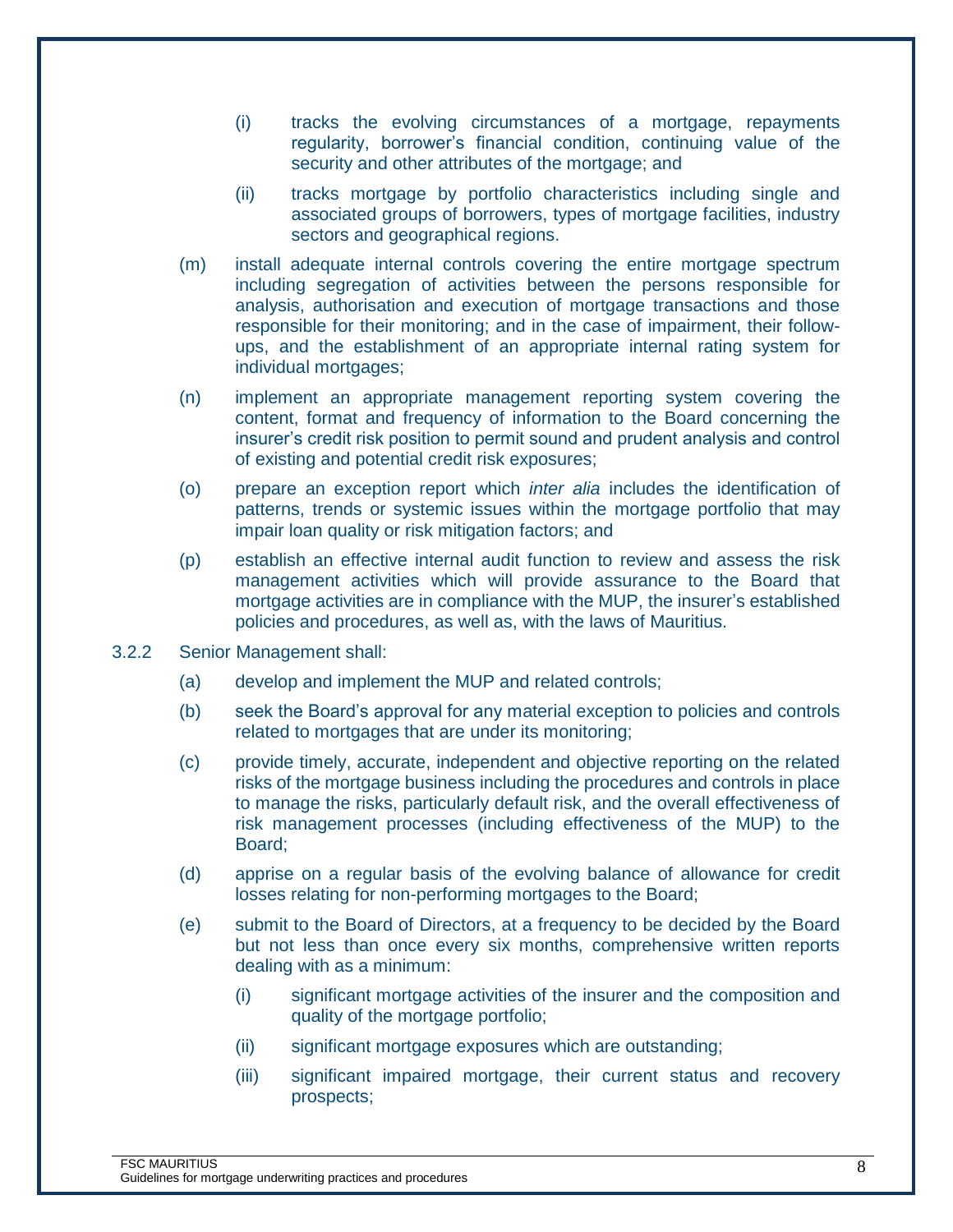- (iv) mortgage transactions undertaken that are not in accordance with the MUP including delegated approval authorities, giving reasons for departure and outlining initiatives planned by Management to curtail repetition of such transactions;
- (v) mortgages granted to, or guaranteed by, related party including the insurer's policy related to such mortgages; and
- (vi) trends in portfolio quality and the level of diversification, and an analysis of emerging problems and remedial actions contemplated.

## <span id="page-8-0"></span>**3.3 Mortgage Underwriting Declaration**

- 3.3.1 The Chief Executive Officer or other delegated senior officer of an insurer should make an annual declaration in writing to the Board confirming that the insurer's mortgage underwriting and acquisition practices and associated risk management practices and procedures meet, except as otherwise disclosed in the declaration, the standards set out in these Guidelines.
- 3.3.2 In the event of a deviation from these Guidelines, the nature and extent of the deviation, and the remedial measures taken or proposed to be taken to mitigate the risk associated with the deviation, should be documented and disclosed to the Board and to the Commission in full.

## <span id="page-8-1"></span>**Principle 2**

Insurers should perform reasonable due diligence to record and assess the borrower's **identity, background** and **willingness** to service their debt obligations on a timely basis.

## <span id="page-8-2"></span>**3.4 Background and Credit History of Borrower**

- 3.4.1 Insurers should ensure that reasonable enquiries are made into the background, credit history and borrowing behaviour of a prospective mortgage loan borrower as a means to establish the borrower's reliability to repay a mortgage loan.
- 3.4.2 Insurers should make the necessary enquiry from the MCIB and the Conservator in line with their terms and conditions to assess the customer's ability to meet obligations.
- 3.4.3 Insurers should also ensure that appropriate borrower's consent is obtained for this assessment and comply with relevant legislations such as Data Protection Act governing the use and privacy of personal information.
- 3.4.4 Insurers should verify the constitutive documents of a corporation and their current status.

#### <span id="page-8-3"></span>**3.5 Loan Documentation**

3.5.1 Insurers should set out the pre-qualification screening criteria which would act as a guide for their officers to determine the types of mortgages that are acceptable to the insurer. The criteria, for instance, may include rejecting applications from blacklisted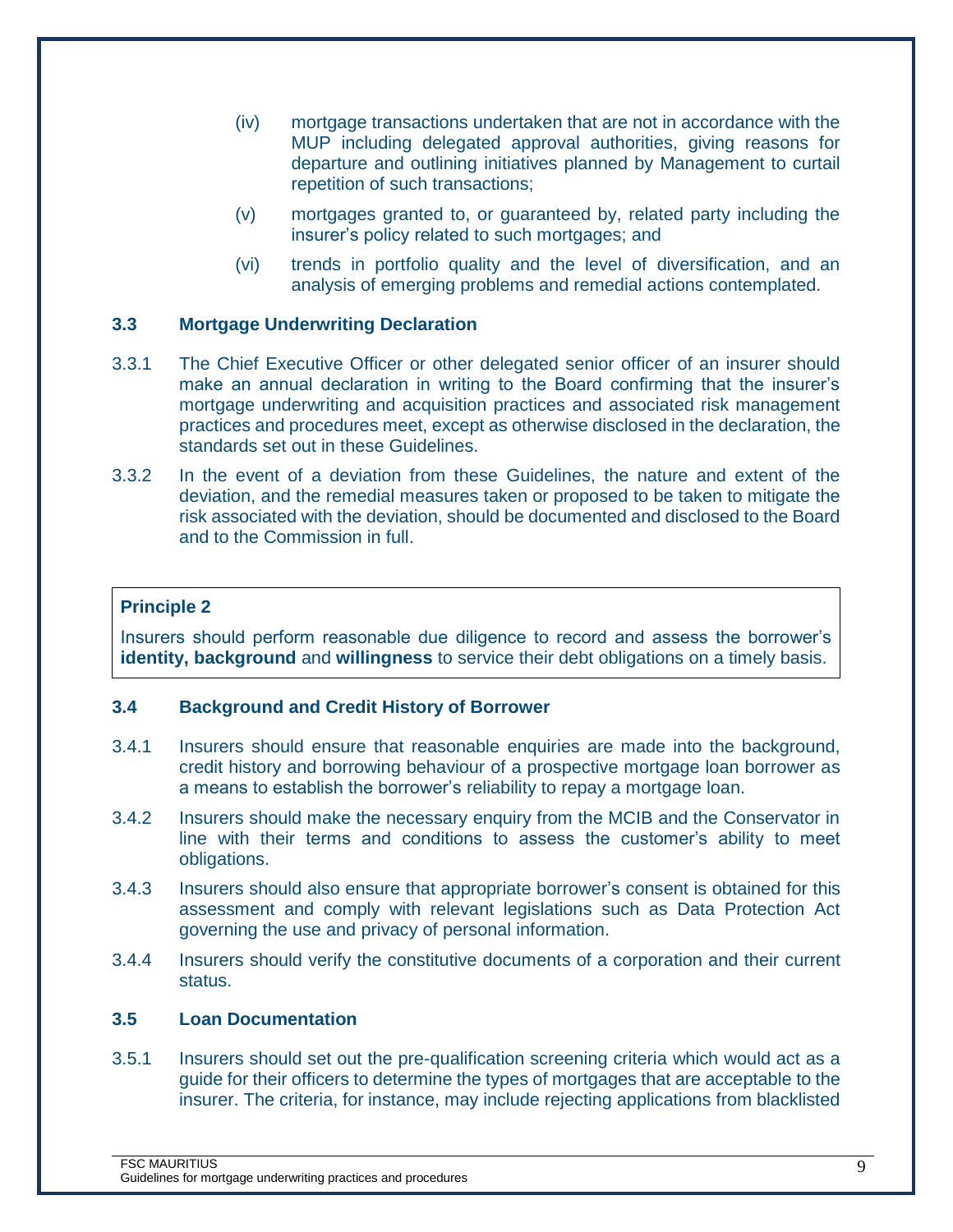customers. These criteria would help institutions avoid processing and screening applications that would be later rejected.

- 3.5.2 Insurers should design a comprehensive mortgage application form and checklist that are sufficiently detailed to ensure that all relevant information needed for the initial assessment are readily available.
- 3.5.3 Consequently, insurers should maintain complete documentation of the information that led to a mortgage approval. This should generally include:
	- (a) A description of the purpose of the loan;
	- (b) Employment status and verification of income (see Principle 3);
	- (c) DTI ratio calculations including verification documentation for key inputs (e.g., taxes and other debt obligations);
	- (d) LTV ratio, property valuation and appraisal documentation (see Principle 4);
	- (e) Report from the MCIB, the Conservator and any other credit enquiries;
	- (f) Documentation verifying the source of the down payment;
	- (g) Purchase and sale agreements, and other collateral supporting documents;
	- (h) An explanation of any mitigating criteria or other elements (e.g. "soft" information) for higher risk factors;
	- (i) Property insurance agreements;
	- (j) A clearly stated rationale for the decision (including exceptions);
	- (k) Copy of building permit; and
	- (l) Estimate of the construction costs.
- 3.5.4 When an application is made by a corporation, insurers should review up-to-date information on the borrower encompassing:
	- (a) latest audited financial statements and management accounts;
	- (b) details of customers' business plans and any changes brought thereto;
	- (c) financial budgets and cash flow projections;
	- (d) any relevant board resolutions for corporate customers; and
	- (e) particulars of promoters, beneficial owners, controllers and directors.
- 3.5.5 The above documentation should be obtained at the origination of the mortgage and for any subsequent refinancing of the mortgage. Insurers should update the borrower and property analysis periodically (not necessarily at renewal) in order to effectively evaluate credit risk. In particular, insurers should review some of the aforementioned factors if the borrower's condition or property risk changes materially.
- 3.5.6 As a general principle, an independent third-party conducting a credit assessment of an insurer's mortgage loan should be in a position to replicate all aspects of the underwriting criteria, based on the insurer's MUP, to arrive at the resulting mortgage decision.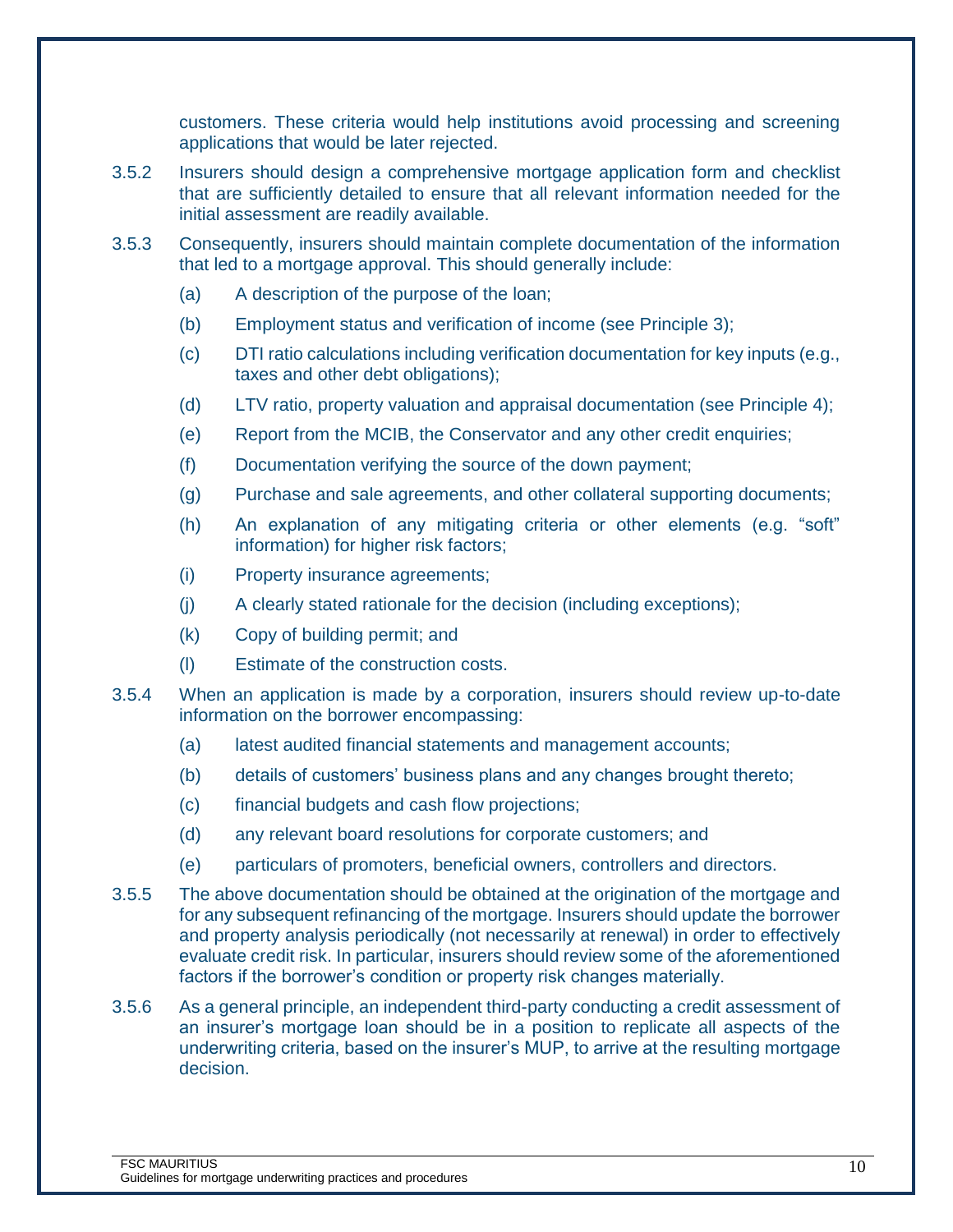- 3.5.7 For security reasons, insurers should consider keeping only the copies of critical documents (i.e. those of legal value, facility letters, and signed loan agreements) in mortgage files while retaining the originals in a more secure custody. Mortgage files should also be stored in fire-proof cabinets and should not be removed from the institution's premises.
- 3.5.8 Insurers should maintain a checklist which can demonstrate that all their policies and procedures ranging from receiving the mortgage application to the disbursement of funds have been complied with. The checklist should also include the identity of individual(s) and/or committee(s) involved in the decision-making process.

#### <span id="page-10-0"></span>**3.6 Disbursement**

- 3.6.1 In respect of acquisition of property, the cheque representing the loan disbursement shall be drawn in favour of the notary responsible for the sale deed.
- 3.6.2 With respect to property to be constructed or under construction, insurers should ensure that disbursement are effected in tranches subject to satisfactory progress report.
- 3.6.3 Insurers shall ensure that security documents are registered with Registration of Deeds and Documents System prior to any disbursement.

## <span id="page-10-1"></span>**3.7 Anti-Money Laundering/Combating the Financing of Terrorism ("AML/CFT")**

- 3.7.1 As part of an insurer's assessment of the borrower, if the insurer is aware, or there are reasonable grounds to suspect that the mortgage loan transaction is being used for illicit purposes, then the insurer should decline to disburse the loan and consider filing a suspicious transaction report to the Financial Intelligence Unit in line with sections 3(2) and 3(3) of the Financial Intelligence and Anti-Money Laundering Regulations 2018 ("FIAML Regulations 2018").
- 3.7.2 In order to detect and deter the possible use of a mortgage to launder the proceeds of crime or assist in terrorist financing, insurers should ensure that mortgage loans are subject to the requirements of:
	- (a) the Financial Intelligence and Anti-Money Laundering Act ("FIAMLA"); and
	- (b) FIAML Regulations 2018.
- 3.7.3 In particular, insurers should comply with the AML/CFT obligations under the FIAMLA, the FIAML Regulations 2018, including but not limited to, customer due diligence process and record keeping requirements, and also ensure that they obtain sufficient information about the borrower to determine whether the latter is a highrisk customer.

#### <span id="page-10-2"></span>**3.8 Misrepresentation**

3.8.1 Insurers should maintain adequate mechanisms for the detection, prevention and reporting of all forms of fraud or misrepresentation (e.g. falsified income documents) in the mortgage underwriting process.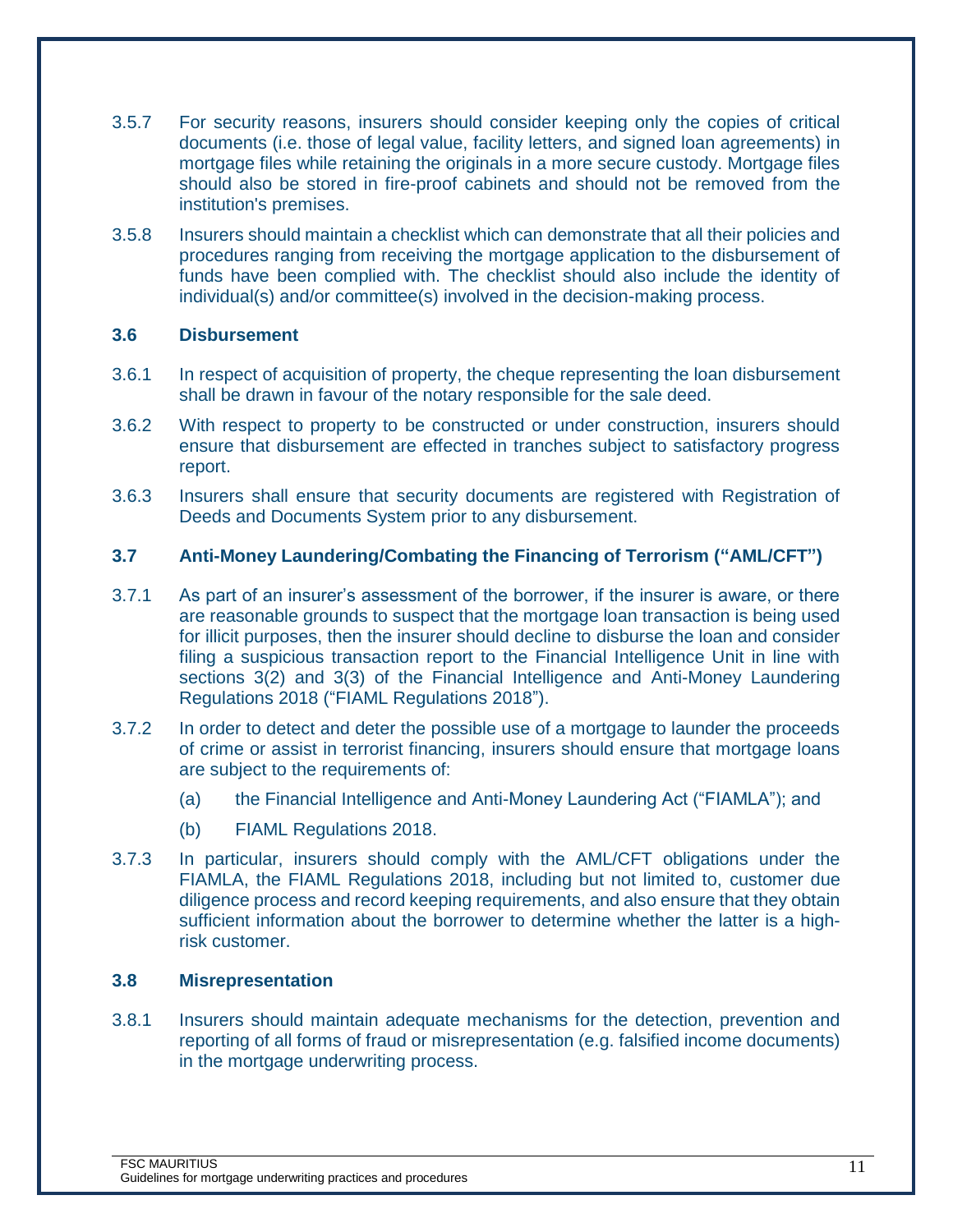## <span id="page-11-0"></span>**Principle 3**

Insurers should adequately assess the borrower's capacity to service its debt obligations on a timely basis.

#### <span id="page-11-1"></span>**3.9 Income Verification**

- 3.9.1 Insurers should demonstrate rigour in the verification of a borrower's income. This includes substantiation of a borrower's:
	- (a) Employment status; and
	- (b) Income history (e.g. through bank statements).
- 3.9.2 With respect to the borrower's down payment for mortgages, insurers should determine if it is sourced from the borrower's own resources or savings. Where part or all of the down payment is gifted to a borrower, it should be accompanied by a letter from those providing the gift confirming no recourse will be made from the gift provider to the borrower. Where non-traditional sources of down payment (e.g. borrowed funds) are being used, further consideration should be given for greater risk mitigation. Incentive and rebate payments (i.e. cash back) should not be considered part of the down payment.
- 3.9.3 For borrowers who are self-employed, insurers should also be guided by the sound principles listed above. In particular, insurers should obtain proof of income and relevant business documentation.
- 3.9.4 Insurers should also exercise rigorous due diligence in underwriting loans that are materially dependent on income derived from the property to repay the loan (e.g. rental income derived from an investment property).
- 3.9.5 Income that cannot be verified by reliable and well-documented sources should be treated cautiously when assessing the ability of a borrower to service debt obligations.

#### <span id="page-11-2"></span>**3.10 Guarantors and Co-signors of Mortgages**

3.10.1 Where an insurer obtains a guarantee or when a co-signor is supporting the mortgage, it should also undertake a sufficiently rigorous mortgage assessment of the guarantor/co-signor. This assessment should be commensurate with the degree to which the guarantor/co-signor's support is relied upon.

#### <span id="page-11-3"></span>**3.11 DTI ratio**

- 3.11.1 The Commission expects the DTI ratio for all mortgages underwritten and/or acquired to be less than the insurer's stated maximum, as articulated in its MUP, and reflects a reasonable distribution across the portfolio.
- 3.11.2 Insurers should have clear policies with respect to the contributing factors for the calculation of the DTI ratio, including, but not limited to:
	- (a) Principal and interest payments on the mortgage loan;
	- (b) Primary and other sources of income; and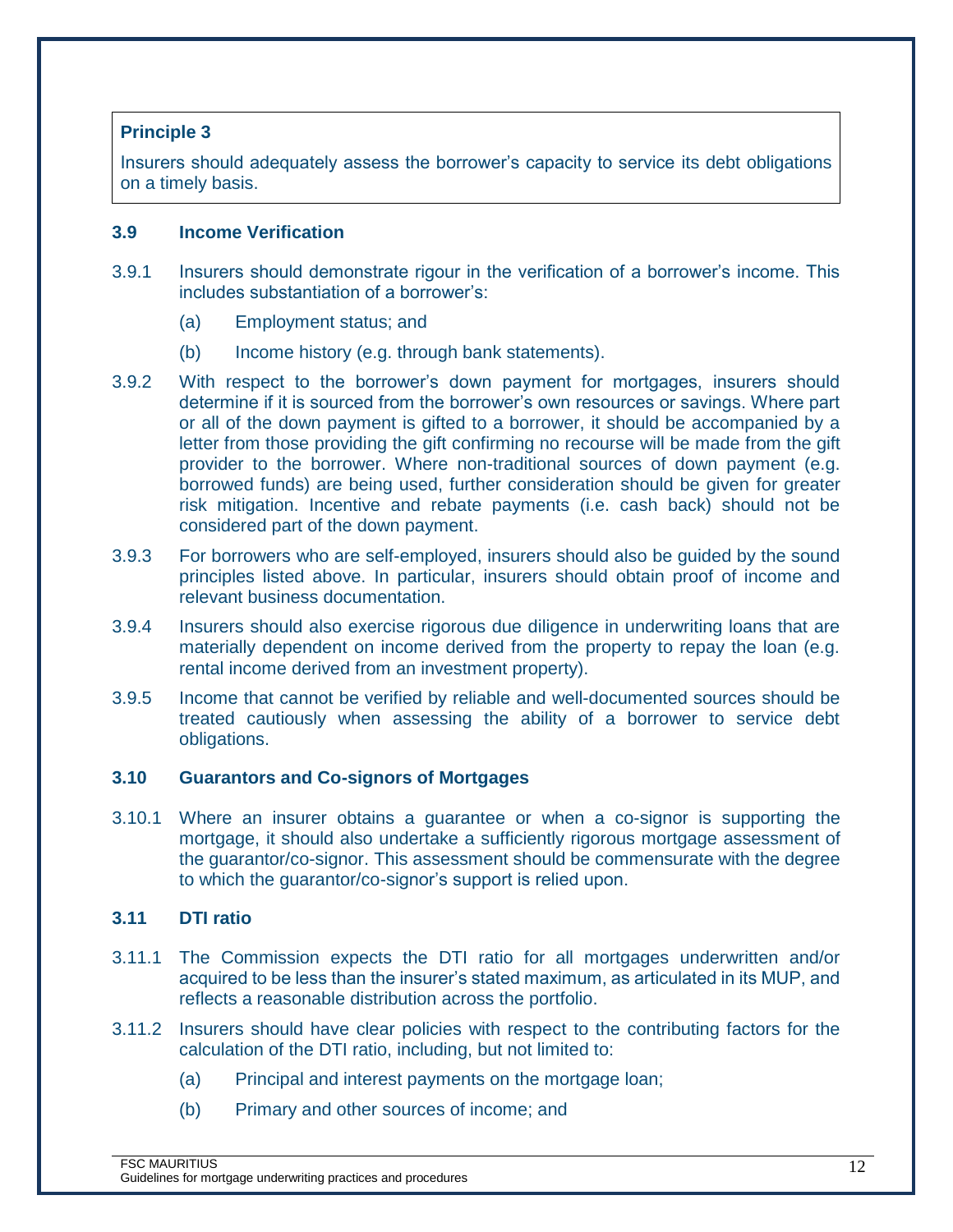- (c) Payments for all other credit facilities granted by lending institutions (e.g. unsecured personal loan, second mortgage loan, credit card).
- 3.11.3 The DTI ratio should be calculated conservatively (i.e. appropriately stressed for varied financial and economic conditions and/or higher interest rates).

## <span id="page-12-0"></span>**3.12 Additional Assessment Criteria**

- 3.12.1 In addition to income and debt service coverage, insurers should take into consideration, as appropriate, other factors that are relevant for assessing credit risk such as the borrower's assets and liabilities (net worth), other living expenses, recurring payment obligations (for example through searches from the Conservator of Mortgages, Mauritius Revenue Authority, etc…), and alternate sources for loan repayment.
- 3.12.2 To the extent possible, income assessments should also reflect the stability of the borrower's income, including possible negative outcomes (e.g., variability in the salary/wages of the borrower). Conversely, temporarily high incomes (e.g., overtime wages, irregular commissions and bonuses) should be suitably normalised or discounted.

#### <span id="page-12-1"></span>**3.13 Amortization**

3.13.1 The Commission expects the average amortization period for mortgages underwritten to be less than the insurer's stated maximum, as articulated in its MUP.

#### <span id="page-12-2"></span>**Principle 4**

Insurers should have sound collateral management and appraisal processes for the underlying mortgage properties.

#### <span id="page-12-3"></span>**3.14 Property Appraisals**

- 3.14.1 Insurers shall conduct a proper and thorough assessment of the underlying property, and shall establish clear and transparent valuation policies and procedures.
- 3.14.2 In assessing the value of a property, insurers should take a risk-based approach, and consider a combination of valuation tools and appraisal processes appropriate to the risk being undertaken. The valuation process can include various methods such as on-site inspections, third-party appraisals and/or automated valuation tools.

#### <span id="page-12-4"></span>**3.15 On-site inspection**

3.15.1 In general, insurers should ensure that an on-site inspection is carried out on the underlying property, either by a qualified employee or a valuer, depending on the nature of the property or transaction. Beyond the valuation of the property, an onsite property inspection is beneficial in the process of validating the occupancy, condition and ultimately, the existence of the property.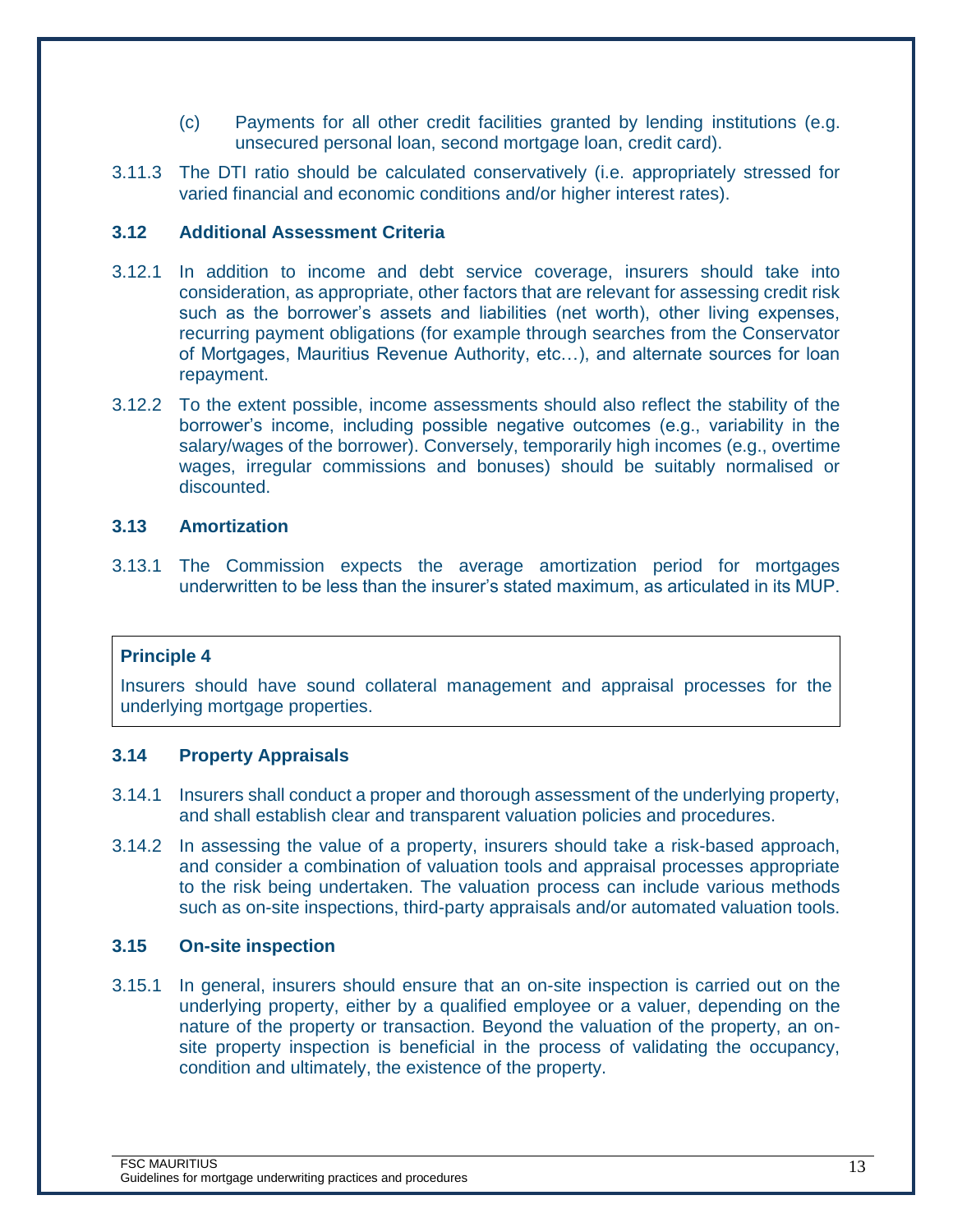#### <span id="page-13-0"></span>**3.16 Third-party valuer**

3.16.1 Insurers who use third-party valuers should ensure that appraisals are prepared with the appropriate professional skills and diligence, and that valuers designated are licensed or certified, and meet qualification standards. These valuers should be independent from the mortgage acquisition, loan processing and loan decision process.

#### <span id="page-13-1"></span>**3.17 Automated valuation tools**

- 3.17.1 Where insurers use automated valuation tools, processes should be established to monitor their on-going effectiveness in representing the market value of the property. Controls should also be in place to ensure that the tools are being used appropriately by lending officers.
- 3.17.2 In general, insurers should not rely on any single method for property valuation. Insurers should undertake a more comprehensive and prudent approach to collateral valuation for higher-risk transactions such as mortgage loans with a relatively high LTV ratio.
- 3.17.3 Insurers should ensure that the claim on collateral is legally enforceable and can be realised in a reasonable period of time or, in absence of that verification, ensure that title insurance from a third party is in place.
- 3.17.4 When extending loans to borrowers, insurers should impose contractual terms and conditions that secure their full protection under the law, and seek to preserve an appropriate variety of legal recourses.

#### <span id="page-13-2"></span>**3.18 Loan-to-Value Ratio**

- 3.18.1 The Commission expects insurers' LTV ratio frameworks to be dynamic. To this end, insurers should have in place a robust process for regular monitoring, reviewing and updating of their LTV ratio frameworks.
- 3.18.2 The LTV ratio should be re-calculated upon any refinancing and whenever deemed prudent, given changes to a borrower's risk profile or delinquency status, using an appropriate valuation/appraisal methodology.
- 3.18.3 An insurer should not arrange (or appear to arrange) with another lender, a mortgage or combination of a mortgage and other lending products (secured by the same property), in any form, that circumvents the insurer's maximum LTV ratio or other limits in its MUP, or any requirements established by law. For greater clarity, an insurer should not engage in any transactions (e.g. co-lending, bundling a mortgage loan with various priority interests, or any funding structure involving other secured loans) with other lenders, where the combined LTV of the loan(s) secured against the property exceeds the insurer's specific LTV limits established within its LTV ratio framework.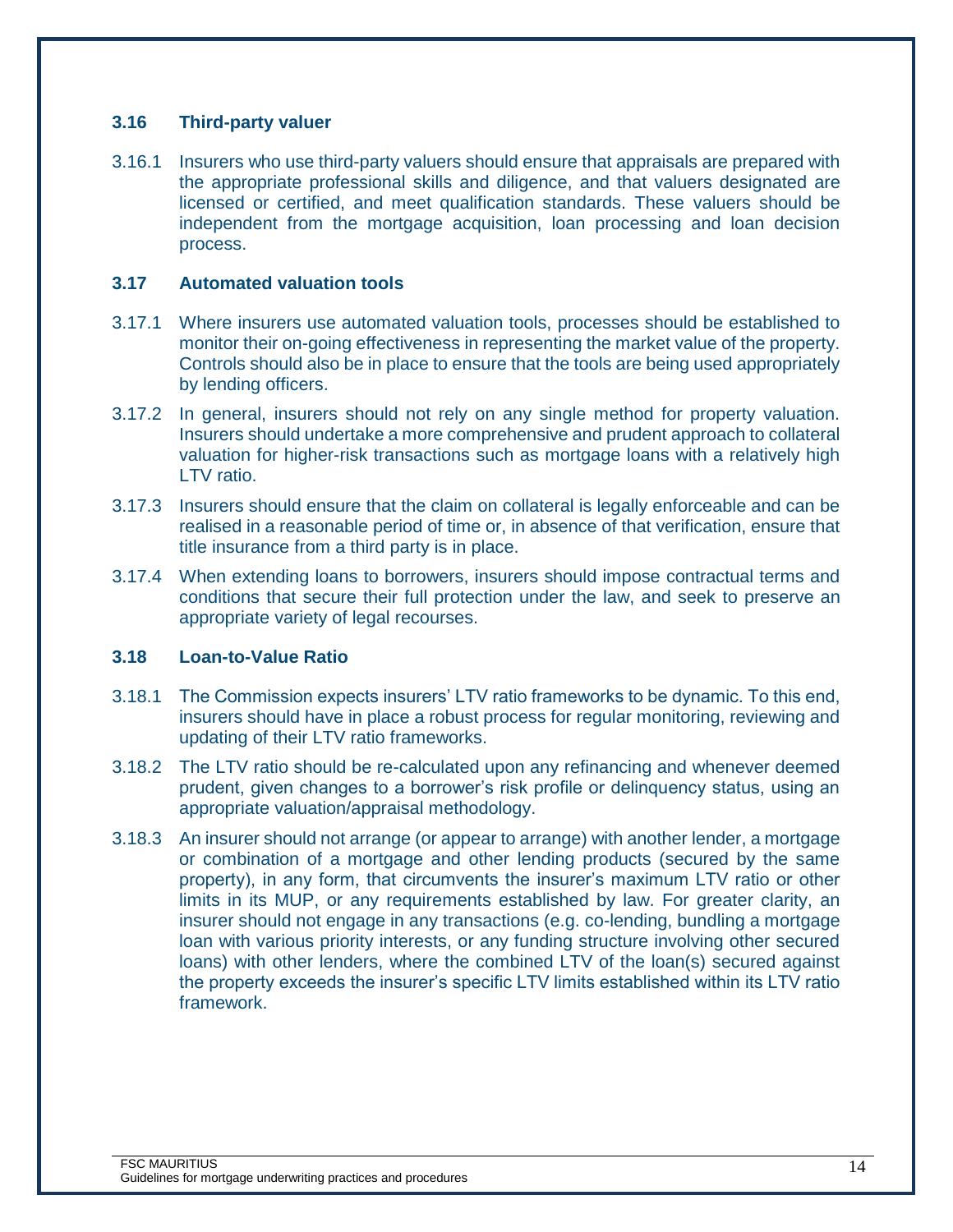## <span id="page-14-0"></span>**3.19 Property Value used for the LTV Ratio**

- 3.19.1 In the event of rapid increase in property prices, insurers should use more conservative approaches in estimating the property value for LTV calculations and not assume that prices will remain stable or continue to rise.
- 3.19.2 For the purposes of incorporating property value risk and determining appropriate lending thresholds for mortgage loans, insurers have flexibility to apply valuation adjustments to specific properties when calculating LTV and/or by setting LTV ratio framework limits that consider and incorporate the property valuation risk factors described under Principle 4.

## <span id="page-14-1"></span>**3.20 LTV Ratio and Loan Type**

3.20.1 Mortgage loans are often defined with reference to insurer's LTV ratio. An insurer's LTV limit structure for underwriting loans should reflect the risk attributes of different types of mortgage loans and be consistent with its MUP. The Commission expects the average LTV ratios for all conforming and non-conforming mortgages to be less than the insurer's stated maximums, as articulated in its MUP, and reflect a reasonable distribution across the portfolio.

## <span id="page-14-2"></span>**3.21 Non-Conventional ("High Ratio") Mortgage Loans**

3.21.1 Non-conventional or "high ratio" loans have higher LTV ratios (less equity) at origination and generally require mortgage insurance to mitigate risk.

#### <span id="page-14-3"></span>**3.22 Conventional ("Low Ratio") Mortgage Loans**

3.22.1 Conventional or "low ratio" mortgage loans have lower LTV ratios (more equity) at origination and do not necessarily require mortgage insurance.

#### <span id="page-14-4"></span>**3.23 Non-Conforming Mortgage Loans**

- 3.23.1 Non-conforming mortgage loans are a subset of conventional mortgage loans and are broadly defined as having higher-risk attributes or deficiencies (such as insufficient income verification, low credit scores and high debt serviceability ratio or elevated credit risk, etc.), relative to other conventional mortgages. The Commission expects insurers to develop and maintain a comprehensive and risk-based definition for non-conforming loans in their MUPs.
- 3.23.2 The Commission expects insurers to impose a maximum LTV ratio less than or equal to 65 percent for non-conforming residential mortgages. This threshold should not be used as a demarcation point below where sound underwriting practices and borrower due diligence do not apply.
- 3.23.3 In general, the maximum lending threshold for a non-conforming loan should decrease as the risk of the transaction increases (e.g. due to presence of multiple higher-risk attributes or deficiencies in a loan application, the presence of higher risk factors around property valuation, etc.).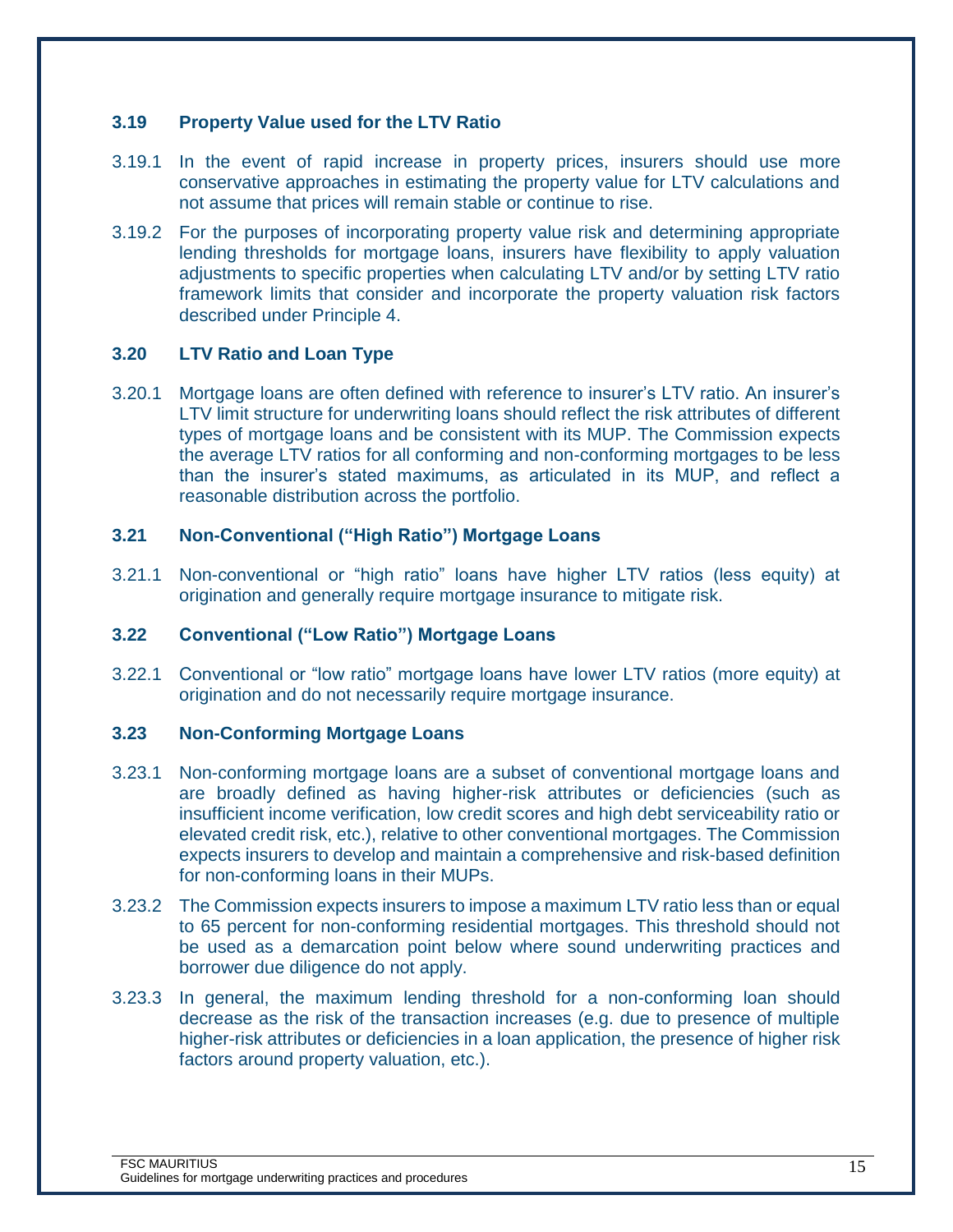## <span id="page-15-0"></span>**Principle 5**

Insurers should have effective credit and counterparty risk management practices and procedures that support mortgage underwriting and mortgage portfolio management including, as appropriate, mortgage insurance.

#### <span id="page-15-1"></span>**3.24 Mortgage Insurance**

- 3.24.1 Mortgage insurance is often used as a risk mitigation strategy. However, mortgage insurance should not be a substitute for sound underwriting practices by insurers, as outlined in these Guidelines. It should not be considered a substitute for conducting adequate due diligence on the borrower, or for using other risk mitigation techniques.
- 3.24.2 Insurers may obtain mortgage insurance from other insurers or international reinsurance companies. The use of either way is appropriate, provided that an insurer conducts due diligence on the mortgage insurer in relation to their level of exposure to that insurer.
- 3.24.3 The evaluation of each insurer's mortgage insurance counterparty should be updated throughout the life of the insurance contract. In cases where there may be material exposures incurred but not reported losses, the insurer's Management should ensure that the evaluation continues beyond the expiry date of the contract to ensure that the insurer assesses potential insurance recoverable from expected future claims.

#### <span id="page-15-2"></span>**3.25 Purchase of Mortgage Assets Originated by a Third Party**

3.25.1 Insurers that acquire mortgage loans that have been originated by a third party should ensure that the underwriting standards of that third party, including due diligence on the borrower, debt service coverage, collateral management, LTV ratios, etc., are consistent with the insurer's MUP and compliant with these Guidelines. Insurers should not solely rely on the attestation of the third party. In addition to underwriting, insurers should also consider the risks associated with other functions that may be performed by the third party in respect of acquired loans (e.g. servicing).

## <span id="page-15-3"></span>**3.26 Model Validation and Stress Testing**

- 3.26.1 Insurers should use models to contribute to residential mortgage underwriting and/or acquisition decisions (e.g. valuation or bankruptcy models) or to make lending decisions by way of auto-adjudication.
- 3.26.2 Insurers are expected to have an independent validation process at both inception and on a regular basis for these models. This would include the regular review and recalibration of risk parameters with respect to their mortgage portfolio. The models used should reflect the nature of the portfolio and, as appropriate, be adapted if there is substantial variation of risk within the portfolio. This could include the development of new models to capture specific risk segments.
- 3.26.3 Additionally, insurers should have a stress-testing regime that considers unlikely but plausible scenarios and their potential impact on the mortgage portfolio. The results of such stress testing should be considered in the on-going validation of any models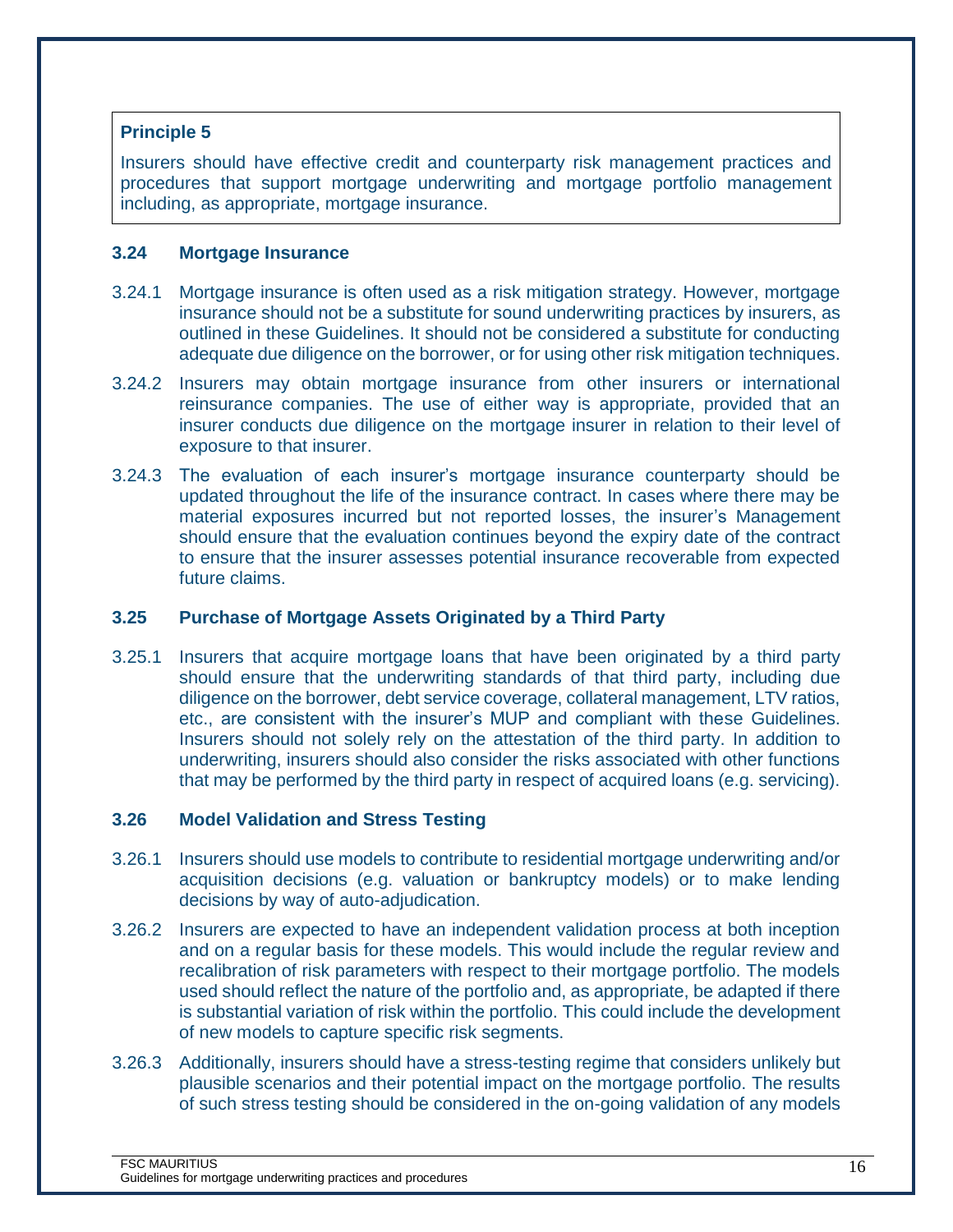and substantially reflected in the insurer's Own Risk and Solvency Assessment as per the Insurance (Risk Management) Rules 2016.

## <span id="page-16-0"></span>**3.27 Heightened Prudence**

- 3.27.1 For mortgage loan asset portfolios of insurers that constitute greater credit risks (e.g. non-conforming mortgages), the Commission expects insurers to exercise heightened prudence through:
	- (a) greater Board and Senior Management oversight of the asset portfolio;
	- (b) increased reporting and monitoring of the residential mortgage loan asset portfolio by Management;
	- (c) stronger internal controls (i.e. additional substantiation of qualification information, enhanced approval processes, greater scrutiny by the risk management oversight function, etc.);
	- (d) stronger default management and collections capabilities; and
	- (e) increased capital levels to support the impact of portfolio risk (refer to next section).
- 3.27.2 Insurers should understand their mortgage portfolio risk dynamics, and ensure they are taken into account when refining their risk appetite expectations.
- 3.27.3 Insurers should ensure that loan agreement requires the applicant or borrower to notify the insurer of any material change which may have occurred, whether before or after the grant of mortgage loan, in the information provided in the application.

#### <span id="page-16-1"></span>**3.28 Adequacy of Regulatory Capital**

- 3.28.1 The Commission expects that insurers will maintain adequate capital levels to properly reflect the risks being undertaken through the underwriting and/or acquisition of residential mortgages. Insurers should reflect mortgage loan assets with inherently greater risk in their risk-based approach with an increase in capital identified through their internal target capital ratio.
- 3.28.2 Where mortgages are issued in a currency other than Mauritian rupees, the insurer shall maintain adequate capital levels to cater for the foreign exchange risk.

## <span id="page-16-2"></span>**4 Administration of the Guidelines**

#### <span id="page-16-3"></span>**4.1 Information for Supervisory Purposes**

4.1.1 An insurer is required to maintain and provide to the Commission, upon request, the auditor's compliance report and its MUP and associated management reports. An insurer should promptly inform the Commission if it becomes aware of any mortgage underwriting issues that could materially impact its financial condition.

#### <span id="page-16-4"></span>**4.2 Disclosure to Borrowers**

4.2.1 Insurers shall provide the borrower with a fact sheet setting out the key facts of any proposed mortgage facility offered, when the insurer initiates discussions with the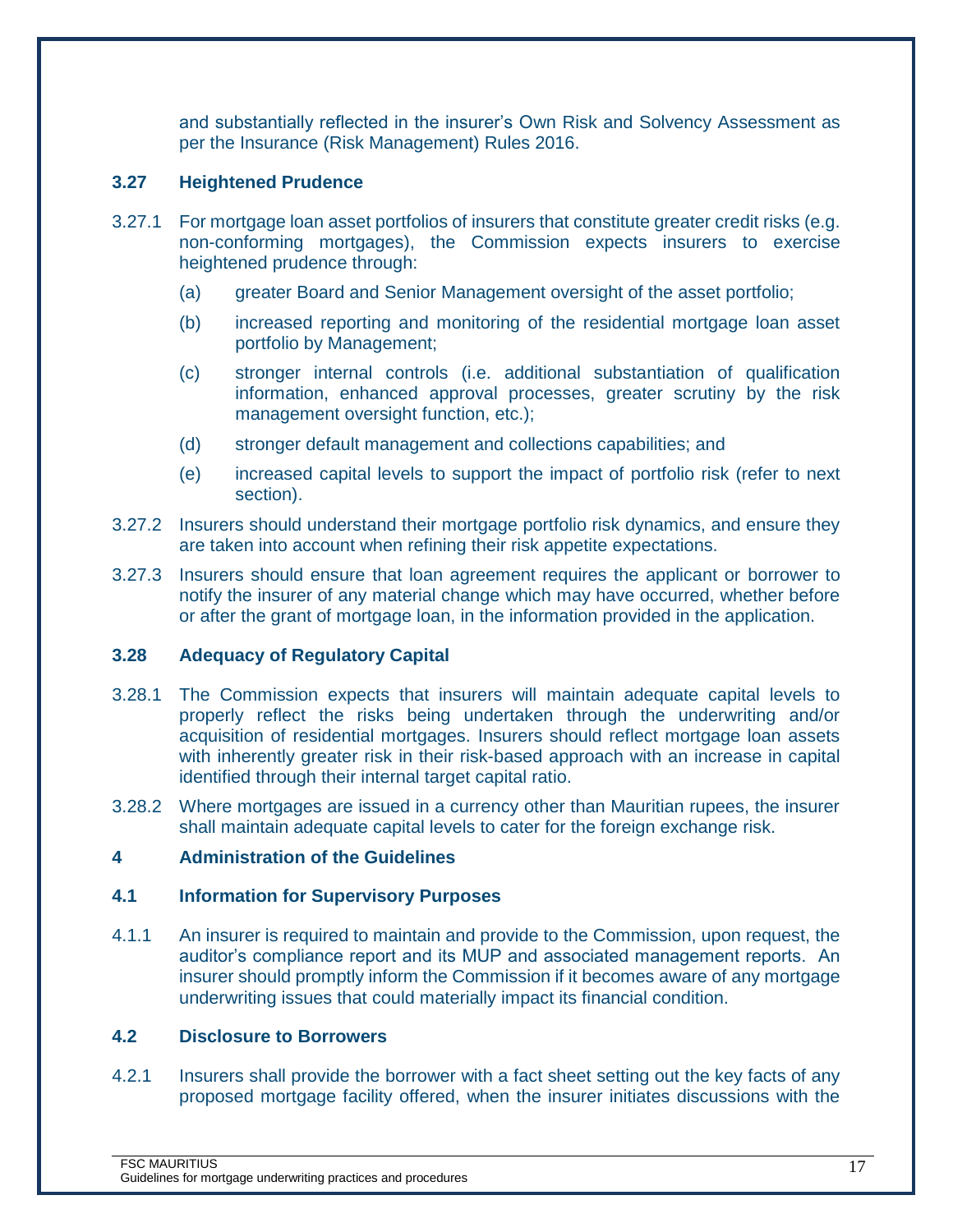borrower on the key features of the mortgage facility, which shall include at least the following:

- (a) name of the borrower;
- (b) date when the fact sheet is produced;
- (c) name of the insurer;
- (d) name of the staff issuing the fact sheet;
- (e) product's marketing name;
- (f) tenor of the mortgage facility;
- (g) lock-in period;
- (h) amount of mortgage extended under the facility;
- (i) repayment schedule of the mortgage facility;
- (j) type of interest rate, fixed or variable;
- (k) type of security;
- (l) interest rate schedule of the mortgage facility;
- (m) estimated total repayment during the entire loan tenor;
- (n) estimated rupees paid back for every one rupee borrowed; and
- (o) a breakdown of all applicable fees and charges payable, such as:
	- (i) loan processing fee;
	- (ii) charges for rejection of loan after accepting letter of offer;
	- (iii) late payment charges;
	- (iv) charges for changes in the mortgage tenor;
	- (v) charges for switching to a different mortgage product during the tenor of an existing mortgage;
	- (vi) charges for prepaying a portion or the full mortgage;
	- (vii) charges for restructuring the mortgage;
	- (viii) legal fees and other statutory fees; and/or
	- (ix) valuation fee.
- 4.2.2 Insurers shall also provide the borrower with a fact sheet at each subsequent discussion where there are changes to the key features of the proposed mortgage facility. The insurer shall provide, in every case, the borrower with a fact sheet setting out the finalised key features, before the insurer issues to the borrower a document setting out the terms and conditions of the mortgage facility for acceptance by the borrower.
- 4.2.3 Where valuation fees are borne by the borrower, the insurer shall provide copy of such reports.